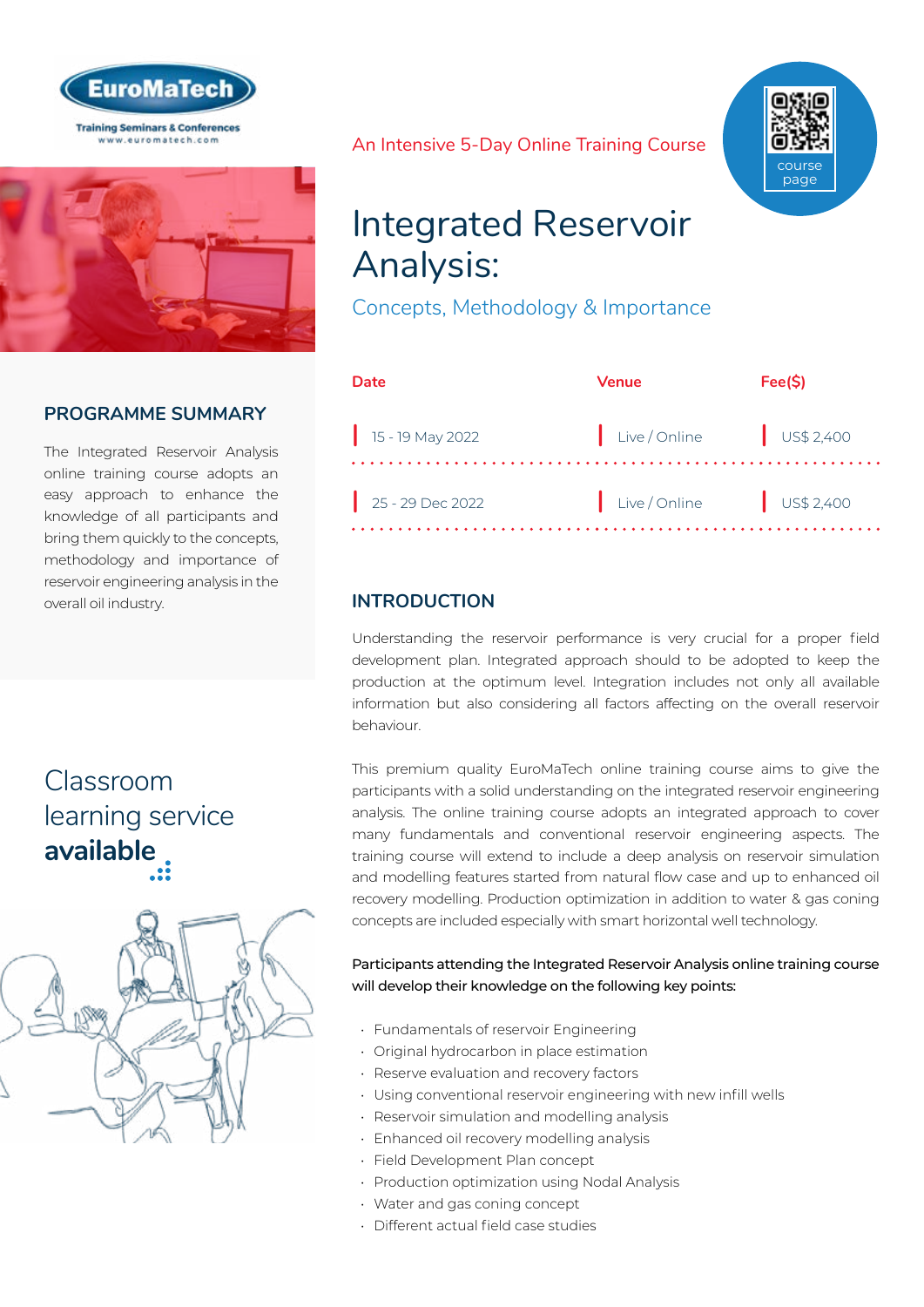### **TRAINING METHODOLOGY**

EuroMaTech's Integrated Reservoir Analysis online training course will combine technical presentations, extensive discussion and different actual field case studies supported by video materials to ensure that all participants will be ready to use theirs new knowledge.

#### **In-house Training**

EuroMaTech is capable of conducting this training programme exclusively for your delegates. Please e-mail us on inhouse@euromatech.ae for further information and/or to receive a comprehensive proposal.





**Email Address:** info@euromatech.ae

**Website:** www.euromatech.com

### **WHO SHOULD ATTEND**

#### The Integrated Reservoir Analysis online training course is suitable for:

- Reservoir Engineers
- Simulation Engineers
- Petroleum Engineers
- Field / Production Engineers
- Facilities / Process Engineers
- Team Leader / Managers
- Development / Exploitation Engineers
- Those seeking to have more knowledge on the integrated reservoir analysis

### **PROGRAMME OBJECTIVES**

#### By the end of this EuroMaTech Integrated Reservoir Analysis online training course, delegates will be able to:

- Gain better understand on the fundamental of reservoir engineering
- Be aware how to calculate the original hydrocarbon in place and reserve estimation
- Gain sufficient knowledge on reservoir simulation analysis
- Understand enhanced oil recovery modelling analysis
- Understand production optimization using Nodal Analysis Approach
- Gain better knowledge on water / gas coning analysis

# **QUALITY CERTIFICATIONS & ACCREDITATIONS**

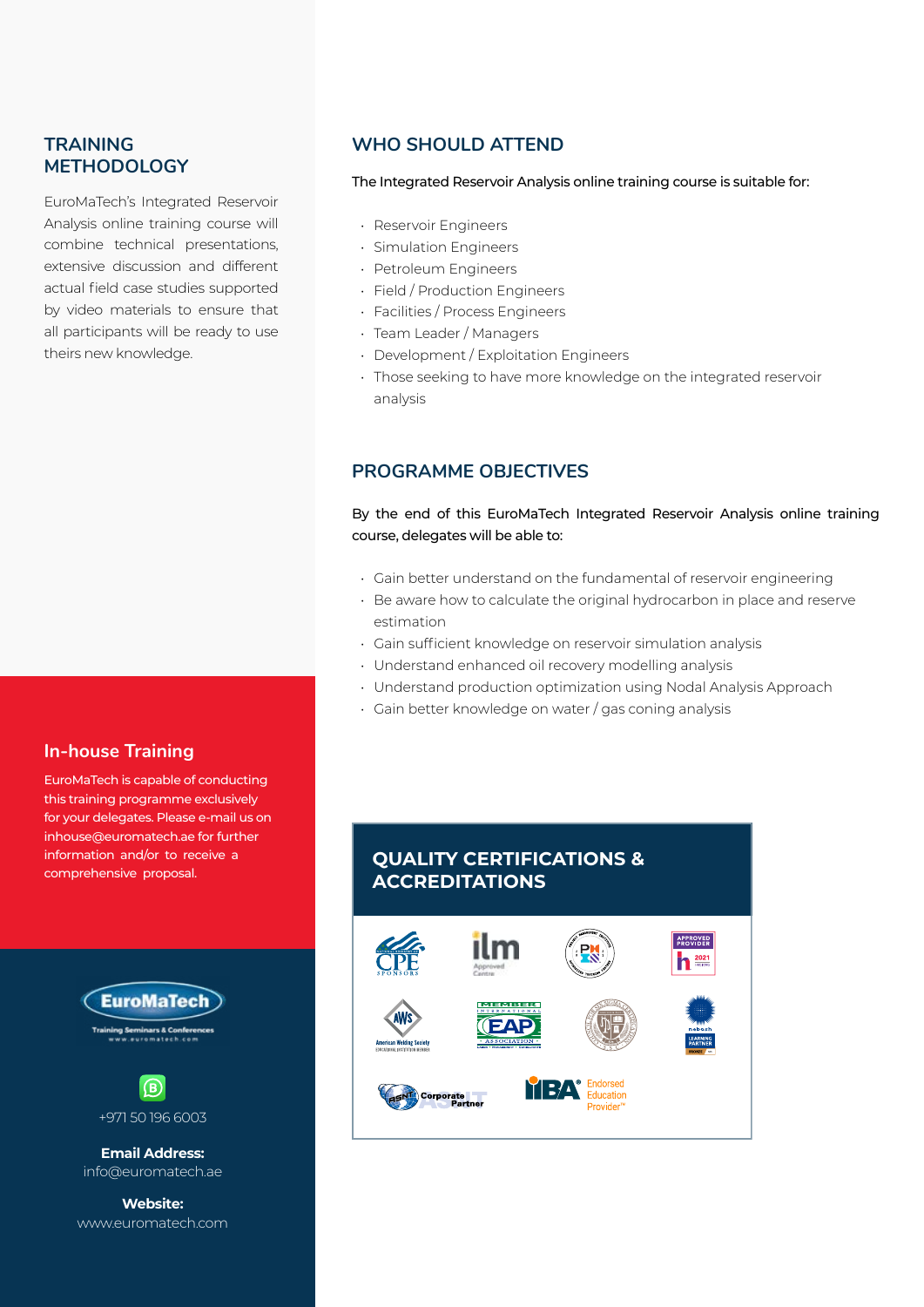# **COURSE OUTLINE**



### **Day 1**

### Reservoir Engineering Fundamentals

- Reservoir Types • Reservoir Drive
- Mechanisms
- Overall Reservoir Performance
- Overall Producing Well Performance
- Reservoir Life Cycle
- Reservoir Rock Properties • Reserve Fluid Characterization

# **Day 2**

### Initial Oil in Place / Reserve Analysis

- Volumetric Method
- Material Balance
- Decline Curve Analysis
- Reserve Estimation
- Recovery Factors

#### Identify New Infill Opportunity (Integrated Conventional Analysis)

- Normalized Production Bubble Maps
- Wells Completion Matrix
- Wells Correlation Panel
- Stick Plots
- Estimation of Initial Rates for new Infill Wells

# **Day 3**

#### Reservoir Simulation Integrated Analysis

- Reservoir Simulation Concept
- Reservoir Static Model
- Reservoir Dynamic Model
- Saturation Height Function

#### Conducting the Reservoir Simulation Study

- Steps to run the simulation model
- Define Reservoir Initial Conditions
- Basics of Production Data History Match
- Parameters used for History Match

#### Case Study – Reservoir Simulation Field Case

# **Day 4**

#### Reservoir Simulation Integrated Analysis (Contd.)

- Steps to run Reservoir Simulation Forecast
- Prediction Scenarios

#### Enhanced Oil Recovery (EOR) Modelling Overview Analysis

- Preparing the Model for EOR • Compositional Simulation
- Model • Fluid Characterization / PVT
- Modelling • EOR Simulation Modelling

#### Case Study – Enhanced Oil Recovery Simulation

# **Day 5**

#### Production Optimization-Nodal Analysis

- Pressure Losses in Production System
- Nodal Analysis Concept
- Nodes of Production System
- Inflow Performance Curve
- Outflow Performance Curve
- Nodal Analysis Applications
- Water and Gas Coning • Coning / Breakthrough
- Concept
- Effect of Reservoir Parameters
- Critical Rate Calculation
- Coning Control
- Smart Horizontal Wells

#### Case Study – Smart Horizontal well applications (ICD)